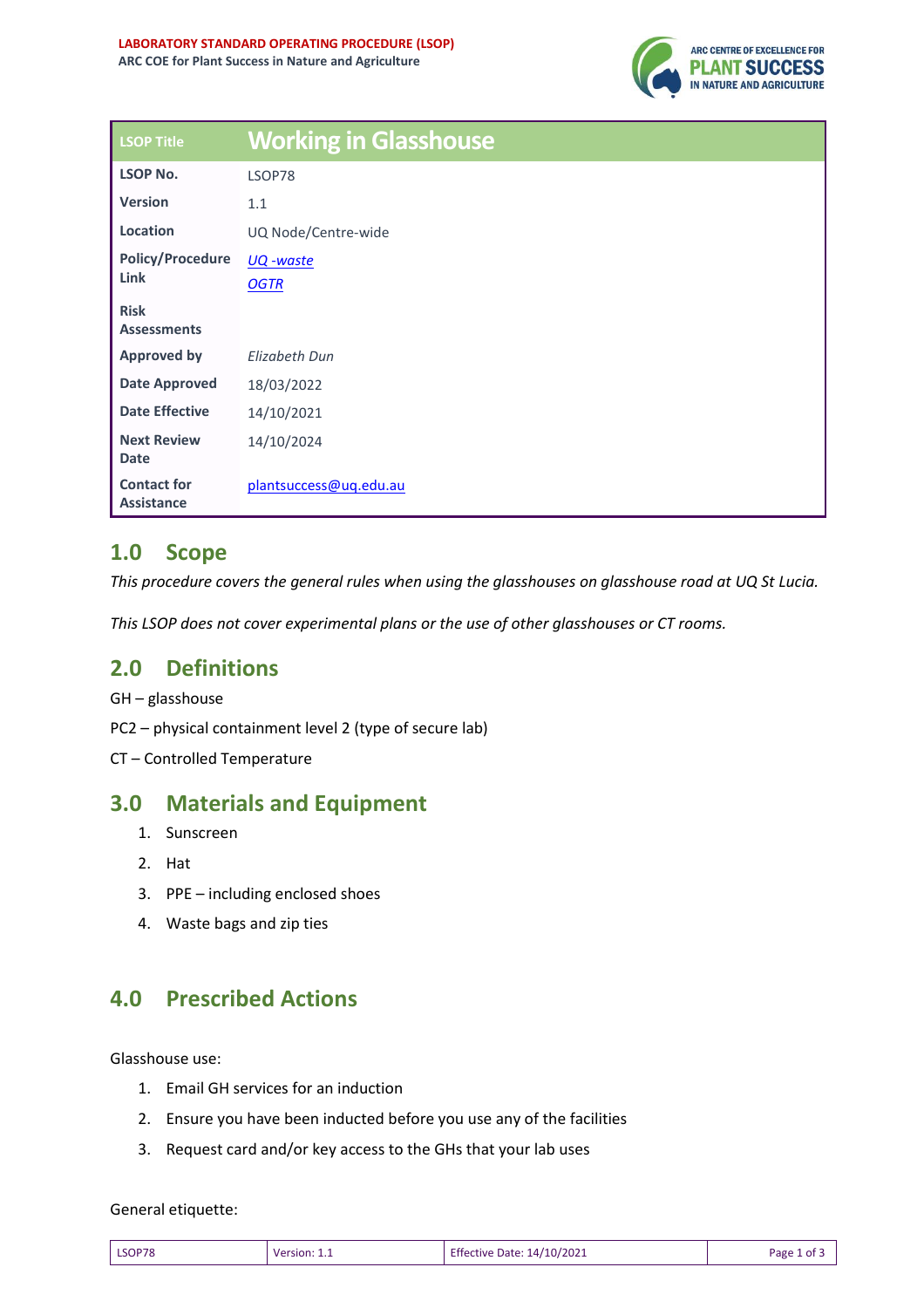- 1. Wear enclosed shoes
- 2. Wear a hat (broad brim is best, but a cap is also fine)
- 3. Wear sunscreen
- 4. Bring water and stay hydrated. If working in the PC2 Glasshouses such as Glasshouse 5, all water and food must be left outside of the rooms.
- 5. Lab coats must always be worn in the PC2 glasshouse facilities and appropriate PPE such as gloves are required when conducting experiments and certain procedures.
- 6. Lab coats are recommended to be worn in non-PC2 glasshouse facilities, to prevent transfer of pest or disease from one room to another via clothing.
- 7. Wear safety glasses if using chemicals/liquid nitrogen
- 8. Follow general PC2 lab requirements
- 9. For general potting procedures, the pots are filled to the rim with moderate to tightly packed soil (this will maintain the soil level after watering). To provide enough water for seeds, pots should then be watered until water is running out of the base. Water as needed for experimental design or it is possible to request irrigation to be set up from the glasshouse staff.
- 10. Depending on experimental design, it is recommended for garden pea that plants are supplied with Flowfeed EX7 weekly.
- 11. All pots must be labelled with tags which indicate the owner of the plants, planting date, the genotype and GMO status of the plant. Pencil recommended for labelling tags, as pen and marker can fade easily or be washed off in glasshouse conditions.

#### Waste management in PC2 GH5

- 1. Collect a yellow waste bin (140L or larger skip bins) from the glasshouse bin lot on glasshouse road.
- 2. Make sure you have yellow waste bags
	- a. Please bring these down from 156
	- b. In a pinch you can request some from GH staff
- 3. Follow PC2 lab waste rules all waste should be double bagged and secured with a zip tie
- 4. For GH5 when bin is full, put the bin in the shared lab space at the front near the hand wash inside the entry to GH5
- 5. If using a skip bin, email GH to advise and they will remove it from the room (there is not enough space in the shared area)
- 6. Bins do not have locks and must stay in within the GH.

Waste management in non PC2 GH

- 1. Plant matter and potting media is disposed of at the pile at the end of Glasshouse Rd near GH14. Pot and plant waste can be emptied into a wheelbarrow for transport, or transported as a whole on a trolley and then emptied individually onto the pile. Trolleys and wheel barrows can be borrowed from the GH services head house.
- 2. Pots, pot tags, and string (i.e. all non-soil and non-plant matter) are to be disposed of in general waste bins.

| LSOP78 | Version: 1.1 | Effective Date: 14/10/2021 | Page 2 of 5 |
|--------|--------------|----------------------------|-------------|
|--------|--------------|----------------------------|-------------|